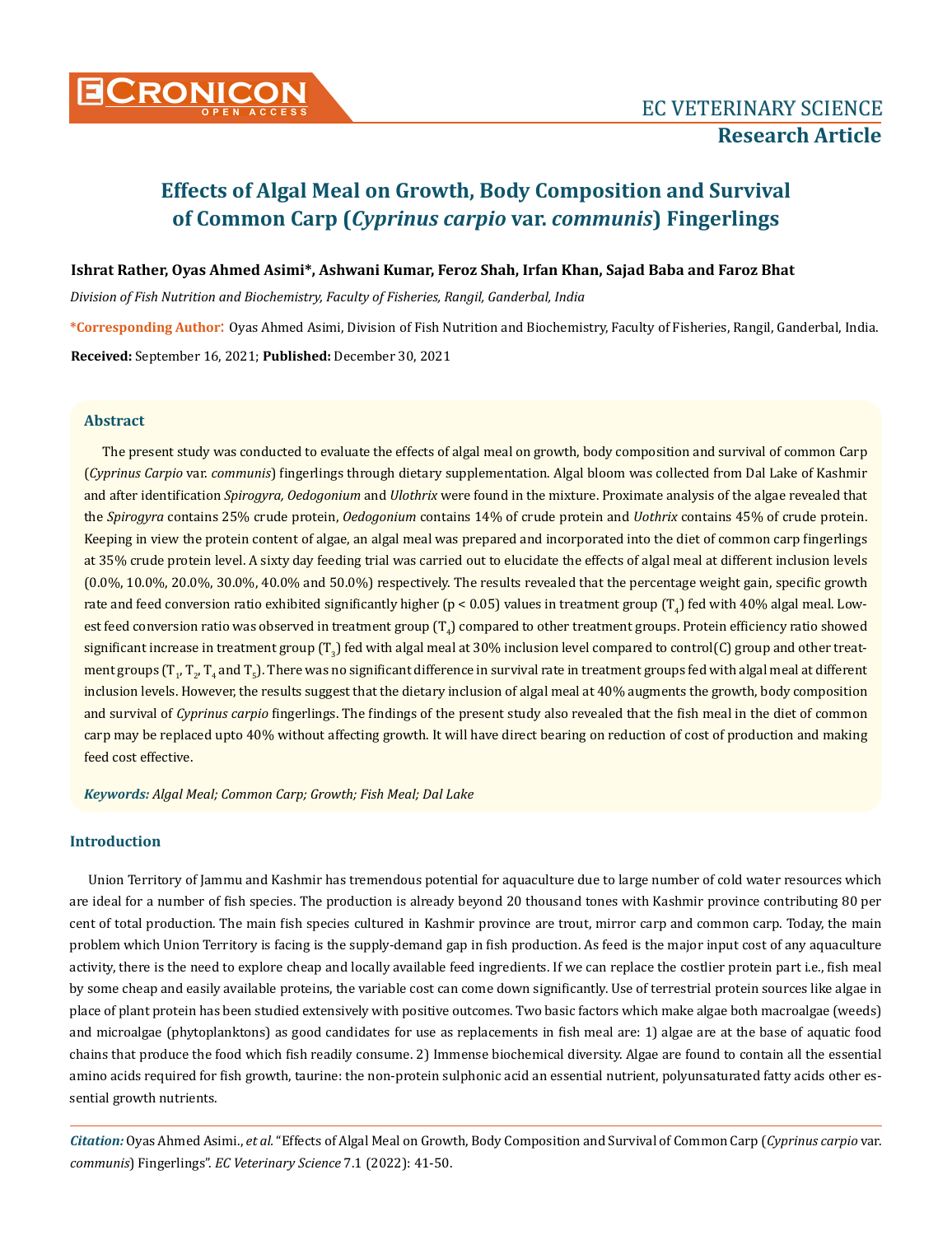42

In the present study, algal meal was used to replace fish meal up to an extent where maximum growth and survival of fish is achieved. The experimental fish selected in the present study viz common carp (*Cyprinus carpio*) is easily available and is having well developed breeding technology in the Union Territory of Jammu and Kashmir. Common carp is a high quality edible fish, deeply appreciated by consumers in Jammu and Kashmir with relatively more economic importance.

# **Material and Methods**

## **Collection and biochemical analysis of algae**

The algae were collected from algal bloom of Dal Lake, Srinagar. The algae were brought to Department of Botany, University of Kashmir for identification. After identification *Spirogyra, Oedogonium* and *Ulothrix* were found in the mixture. The algae were washed and then dried at room temperature for one week. Algae were ground into powder in a laboratory grinder and sieved into fine powder. The proximate analysis of algae was carried out in the laboratory of Fish Nutrition and Biochemistry, Faculty of Fisheries, Rangil using methods described by AOAC (Analysis of the Association of Official Analytical Chemists) [2].

#### **Site of the experiment and fish**

The experiment was conducted over a period of 60 days from 26 March 2020 to 24 May 2020 at the wet laboratory of the Faculty of Fisheries, Rangil. The fishes were reared in plastic tubs after acclimatization. Fishes used for experimental purpose were advanced fingerlings of Common carp, *Cyprinus carpio* with an average weight of 4.5 ± 1.1g. The fishes were procured from National Fish Seed Farm, Manasbal, district Ganderbal (Jammu and Kashmir). In order to ameliorate the handling stress the fishes were given a mild salt and  $\mathtt{KMnO}_4$  treatment on the next day. The stock was acclimatized under aerated condition for one week.

#### **Experimental design and set-up**

One hundred and eighty fingerlings (180) of *Cyprinus carpio* were randomly distributed in six distinct experimental groups, in three replicates, following a completely randomized design. The setup consisted of 18 plastic circular tubs (75L capacity) covered with net. The tubs were initially washed and filled with potassium permanganate solution (4mgL-1) that was left overnight. The tubs were flushed out the next day and were thoroughly washed with clean water. One hundred and eighty fishes were randomly distributed in the six distinct experimental groups. Round the clock aeration was provided. Ten fishes of uniform size were kept in each tub. Each tub was covered with a net to prevent the fish from jumping out. The fishes were fed with a control diet for few days before the commencement of the experiment. The body weight was measured at an interval of 15 days to assess the growth. The fishes were starved overnight before taking the bodyweight.

#### **Formulation and preparation of experimental diets**

Six diets (control and five treatment groups) were formulated containing different concentration of algal mix. Diet formulation and proximate composition of experimental diet were performed in Fish nutrition and Biochemistry Laboratory, Faculty of Fisheries, Rangil. The dry ingredients of each diet were thoroughly mixed and then 100ml of distilled water per kg diet was added and the ingredients were blended using kitchen blender to make paste of each diet. In the experimental diets, algal mix was added at 10%, 20%, 30%, 40%, 50% in Treatment<sub>1</sub>, Treatment<sub>2</sub>, Treatment<sub>3</sub>, Treatment<sub>4</sub> and Treatment<sub>5</sub> respectively. Pelleting of each diet was carried out by passing the blended mixture through hand pelletizer with  $(1-mm)$  diameter mesh. The wet pellets were dried in an oven at 60°C. The diets were stored in plastic bags in a refrigerator (4˚C) for further use.Feeding was done at 5% of the body weight throughout the 60 days feeding trial. The daily ration was divided into two equal parts and fed at 10.00 am in the morning and 6.00 pm in the evening.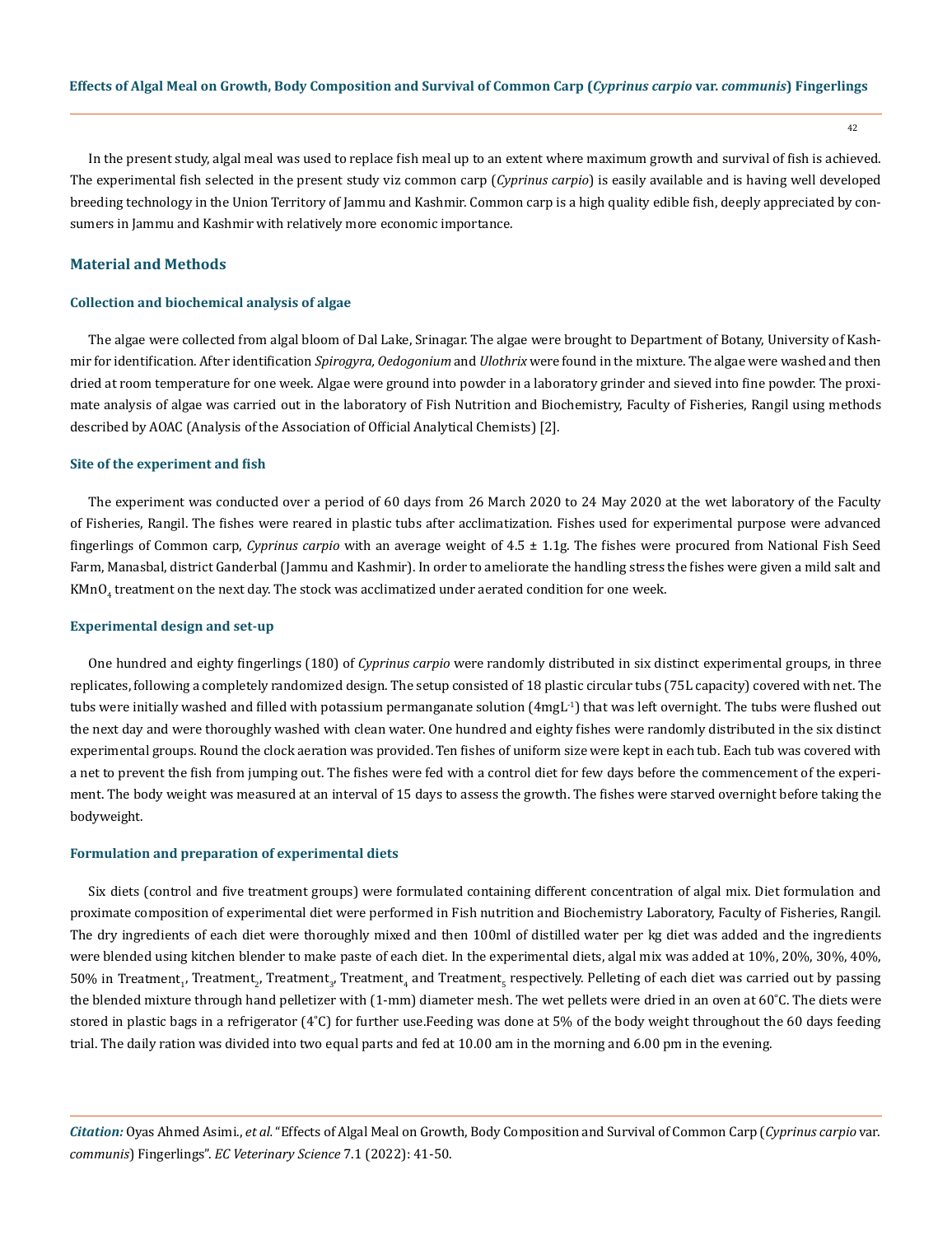#### **Physico-chemical parameters of water**

Water quality parameters *viz*. Temperature, pH, dissolved oxygen, total hardness, ammonia, were recorded during the experimental period as per American Public Health Association (2012) [1].

#### **Growth parameters**

Samplings were done at intervals of 15 days to assess the body weight of the fishes. The weight was taken on an electronic weighing balance. The parameters used in the study to evaluate growth and feed utilization are summarized as below.

## **Percentage weight gain**

The percentage weight gain was calculated using the following formula:

| Weight gain $(\% )$ = | Final weight - Initial weight | $\times$ 100 |
|-----------------------|-------------------------------|--------------|
|                       | Initial weight                |              |

# **Specific growth rate (SGR)**

The Specific Growth rate was calculated by the following formula

| $SGR (%) =$ | $Loga$ final weight – $Loga$ initial weight | $\times$ 100 |
|-------------|---------------------------------------------|--------------|
|             | Number of days                              |              |

# **Feed conversion ratio (FCR)**

The Feed Conversion Ratio was calculated by the following formula

| $FCR =$ | Feed given (dry weight)       | $\times$ 100 |
|---------|-------------------------------|--------------|
|         | Body weight gain (wet weight) |              |

# **Protein efficiency ratio (PER)**

Protein efficiency ratio was calculated by the following formula.

| $PER =$ | Net weight gain (wet weight) |  |
|---------|------------------------------|--|
|         | Protein fed (g)              |  |

#### **Survival rate (SR)**

At the end of the experiment, all the experimental tubs were dewatered and the number of the experimental animals in each tub was counted and the survival rate (%) was calculated by the following formula

*Citation:* Oyas Ahmed Asimi., *et al.* "Effects of Algal Meal on Growth, Body Composition and Survival of Common Carp (*Cyprinus carpio* var. *communis*) Fingerlings". *EC Veterinary Science* 7.1 (2022): 41-50.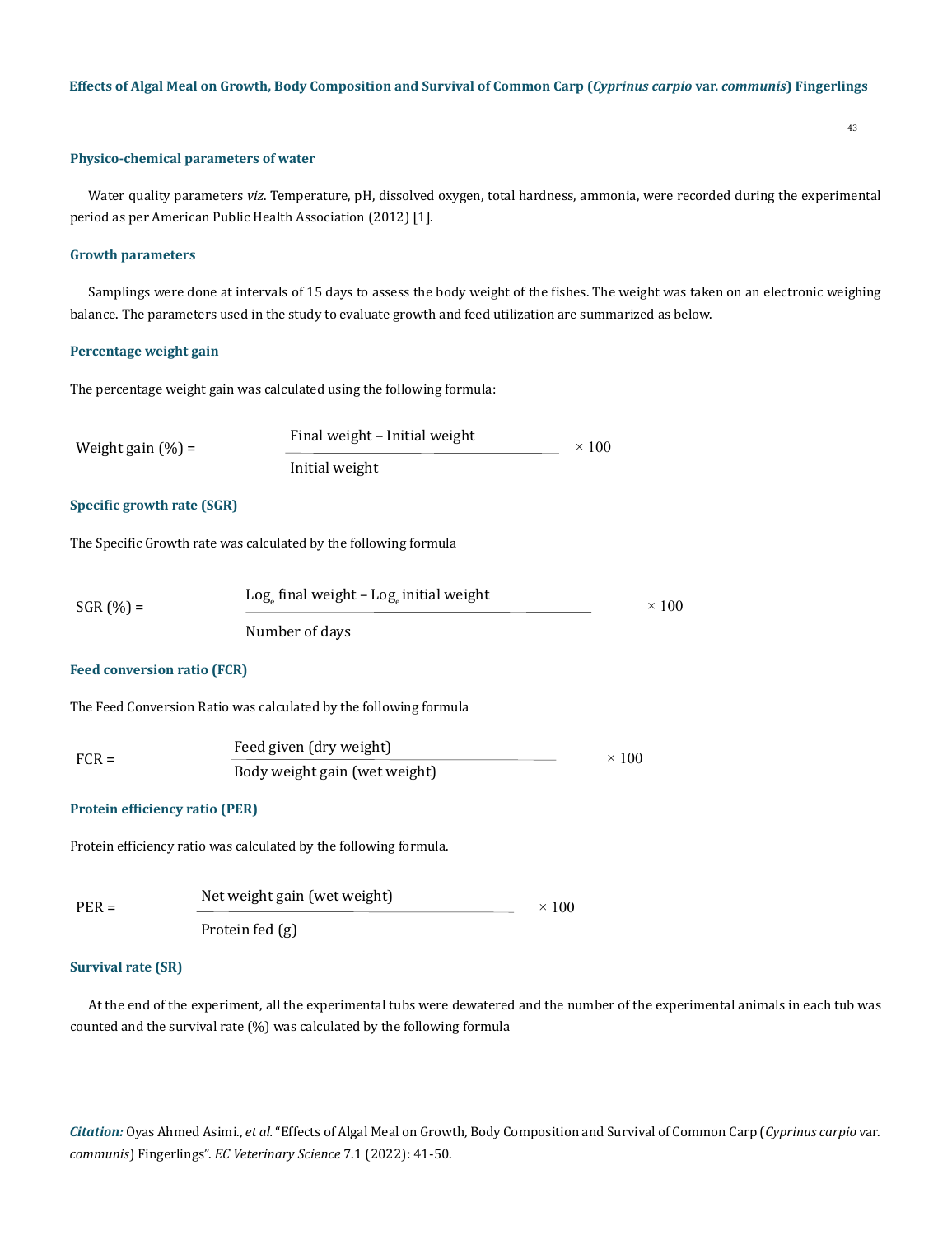44

Survival  $(\% )$  =

Total number of fish harvested

Total number of fish stocked

# **Statistical analysis**

The data were statistically analyzed by using appropriate statistical tools. To discover where there were significant differences between the levels of the main factor, Least Significant difference was used.

 $\times$  100

# **Result and Discussion**

The proximate composition of three different algae namely *Spirogyra spp.*, *Ulothrix spp.* and *Oedogonium spp.,* are presented in table 1. Crude protein, crude lipid, carbohydrate and crude fibre content in percentage were analyzed. On the basis of proximate composition of three algal species, it was found that their nutritive value is good. In the present study algal species were given as meal in the feed of Common carp (*Cyprinus carpiovar. communis*) to ascertain its growth and survival. The algal meal was given at five different concentrations (10%, 20%, 30%, 40% and 50%) respectively and subsequently fish meal was replaced at same concentration to evaluate the effect on growth and survival.

| <b>Algae</b> | Crude protein (%) | Crude lipid (%) | Carbohydrate (%) | Crude fiber $(\%)$ |
|--------------|-------------------|-----------------|------------------|--------------------|
| Ulothrix     | 45.0              | 20.0            | 20.0             | 5.0                |
| Spirogyra    | 24.4              | 14.8            | 42.8             | 25.8               |
| Oedogonium   | 13.5              | 19.2            | 22.0             | 17.7               |

*Table 1: Proximate composition of (g/100 g of dry weight) three algal species.*

# **Physico-chemical parameters of water**

The water temperature of the different experimental groups ranged from  $16$  to  $25^{\rm o}$ C during the experimental period of 60 days. There was not much variation in pH values during the experimental period. The pH values were recorded within the range of 7.2 to 8.2.The dissolved oxygen concentration of all the experimental tubs was recorded within the range of 6.1 to 7.2mg L-<sup>1</sup> during the experimental period of 60 days. The free carbon dioxide in water was found to be negligible during the experimental period of 60 days. The carbonate hardness was found to be 135 to 155mgL-<sup>1</sup>during the experimental period of 60 days. The total ammonia content of all the experimental tanks was recorded before water exchange. It was found to be in the range of 30 to 70  $\mu$ g L<sup>-1</sup> (Table 2 and 3).

| <b>Bi</b> Weekly<br>sampling | <b>Treatments</b> | <b>Temperature</b><br>$(^{\circ}C)$ | pH          | <b>Dissolved oxygen</b><br>(mg/l) | <b>Total</b><br>hardness<br>(mg/l) | <b>Total nitrogen</b><br>$(\mu g/l)$ |
|------------------------------|-------------------|-------------------------------------|-------------|-----------------------------------|------------------------------------|--------------------------------------|
|                              |                   | <b>Mean</b>                         | <b>Mean</b> | <b>Mean</b>                       | <b>Mean</b>                        | <b>Mean</b>                          |
| $1st$ day                    | Control           | 16.0                                | 8.2         | 7.2                               | 140                                | 30                                   |
|                              | Treatment 1       | 16.0                                | 8.1         | 7.2                               | 140                                | 30                                   |
|                              | Treatment 2       | 16.0                                | 8.0         | 7.0                               | 140                                | 30                                   |
|                              | Treatment 3       | 16.0                                | 8.0         | 7.2                               | 140                                | 30                                   |
|                              | Treatment 4       | 16.0                                | 8.1         | 7.0                               | 140                                | 30                                   |
|                              | Treatment 5       | 16.0                                | 8.0         | 7.2                               | 140                                | 30                                   |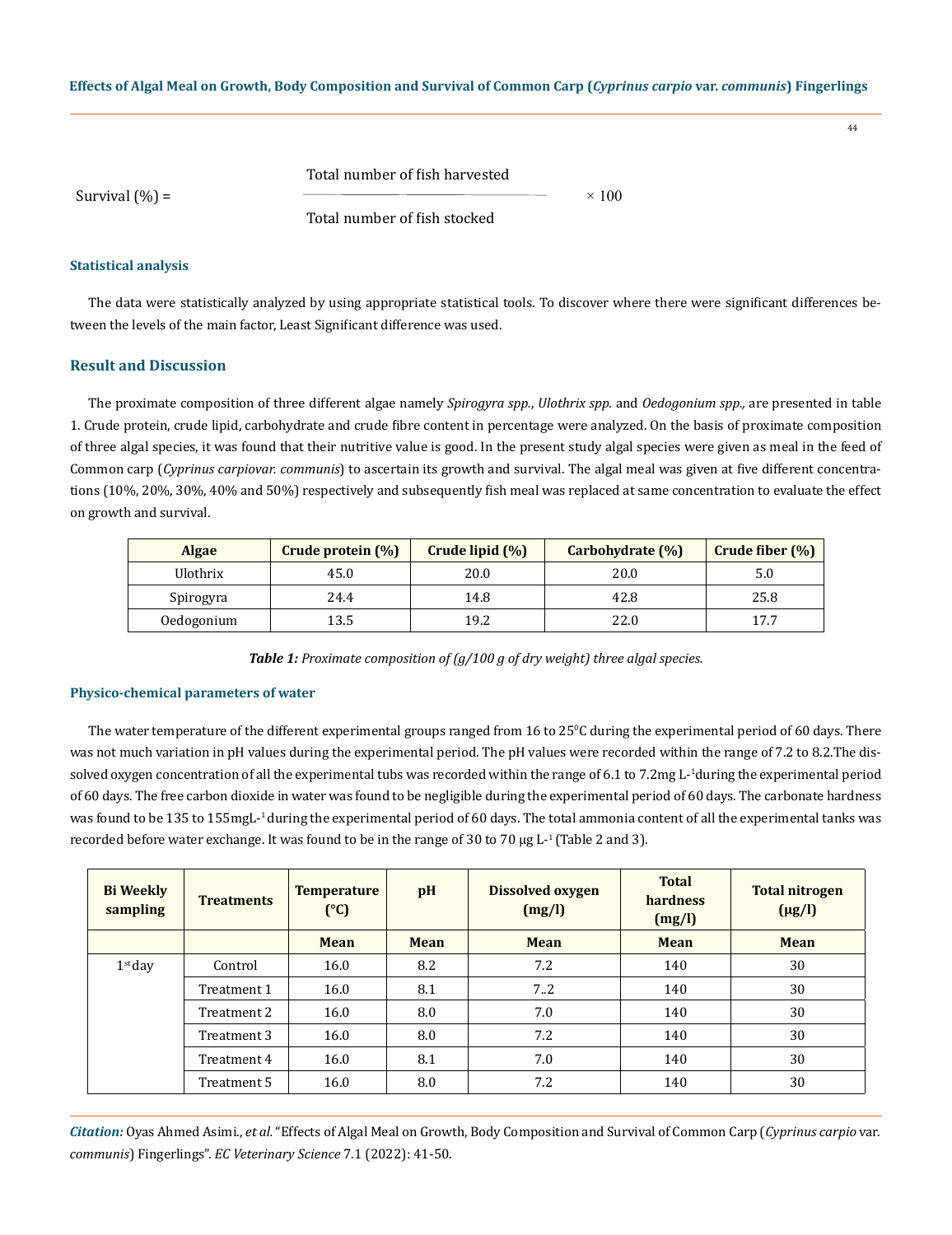| 1 <sup>st</sup> 15 days | Control     | 18 | 7.7 | 6.8 | 145 | 33 |
|-------------------------|-------------|----|-----|-----|-----|----|
|                         | Treatment 1 | 19 | 7.7 | 6.9 | 148 | 35 |
|                         | Treatment 2 | 18 | 7.7 | 6.8 | 144 | 34 |
|                         | Treatment 3 | 18 | 7.7 | 7.0 | 145 | 35 |
|                         | Treatment 4 | 18 | 7.7 | 6.8 | 143 | 33 |
|                         | Treatment 5 | 18 | 7.7 | 6.6 | 144 | 34 |
| 2 <sup>nd</sup> 15 days | Control     | 18 | 7.4 | 6.6 | 148 | 43 |
|                         | Treatment 1 | 19 | 7.3 | 6.4 | 149 | 47 |
|                         | Treatment 2 | 17 | 7.3 | 6.3 | 149 | 48 |
|                         | Treatment 3 | 18 | 7.3 | 6.3 | 148 | 50 |
|                         | Treatment 4 | 19 | 7.3 | 6.4 | 148 | 41 |
|                         | Treatment 5 | 20 | 7.3 | 6.5 | 147 | 41 |

*Table 2: Physico-chemical parameters of water during the experimental period for different experimental groups.*

| Of Bi Weekly<br>sampling | <b>Treatments</b> | <b>Temperature</b> | pH<br>(mg/l) | <b>Dissolved</b><br>oxygen | <b>Total</b><br>hardness | <b>Total</b><br>nitrogen |
|--------------------------|-------------------|--------------------|--------------|----------------------------|--------------------------|--------------------------|
|                          |                   | (C)                |              | (mg/l)                     | (mg/l)                   | $(\mu g/l)$              |
|                          |                   | <b>Mean</b>        | <b>Mean</b>  | Mean                       | <b>Mean</b>              | <b>Mean</b>              |
| $3rd 15$ days            | Control           | 18                 | 7.3          | 6.5                        | 149                      | 55                       |
|                          | Treatment 1       | 21                 | 7.2          | 6.5                        | 150                      | 56                       |
|                          | Treatment 2       | 21                 | 7.3          | 6.4                        | 154                      | 49                       |
|                          | Treatment 3       | 19                 | 7.2          | 6.4                        | 152                      | 51                       |
|                          | Treatment 4       | 19                 | 7.3          | 6.3                        | 152                      | 51                       |
|                          | Treatment 5       | 20                 | 7.2          | 6.4                        | 151                      | 58                       |
| 4 <sup>th</sup> 15 days  | Control           | 24                 | 7.2          | 6.3                        | 153                      | 65                       |
|                          | Treatment 1       | 25                 | 7.3          | 6.2                        | 153                      | 70                       |
|                          | Treatment 2       | 23                 | 7.2          | 6.2                        | 153                      | 70                       |
|                          | Treatment 3       | 24                 | 7.2          | 6.1                        | 154                      | 68                       |
|                          | Treatment 4       | 24                 | 7.3          | 6.3                        | 155                      | 65                       |
|                          | Treatment 5       | 23                 | 7.2          | 6.1                        | 155                      | 70                       |

*Table 3: Physico-chemical parameters of water during 3rd 15 days, 4th 15 days experimental period for different experimental groups.*

# **Proximate composition of the diets**

The proximate compositions of the different experimental diets are given in table 4. The per cent dry matter content in the diet ranged from 85.7%to 88.5%. The per cent crude protein content was estimated within the range of 20% to 21.82%. The crude fiber (%) varied from 6.82 to 7.21. The Ash content (%) was estimated within the range of 14.91 to 16.65. The crude lipid content (%) was estimated with the range of 10.23 to 12.64. The gross energy was in the range of 406.20 Kcal/g to 425.95K cal/g (Table 4).

*Citation:* Oyas Ahmed Asimi., *et al.* "Effects of Algal Meal on Growth, Body Composition and Survival of Common Carp (*Cyprinus carpio* var. *communis*) Fingerlings". *EC Veterinary Science* 7.1 (2022): 41-50.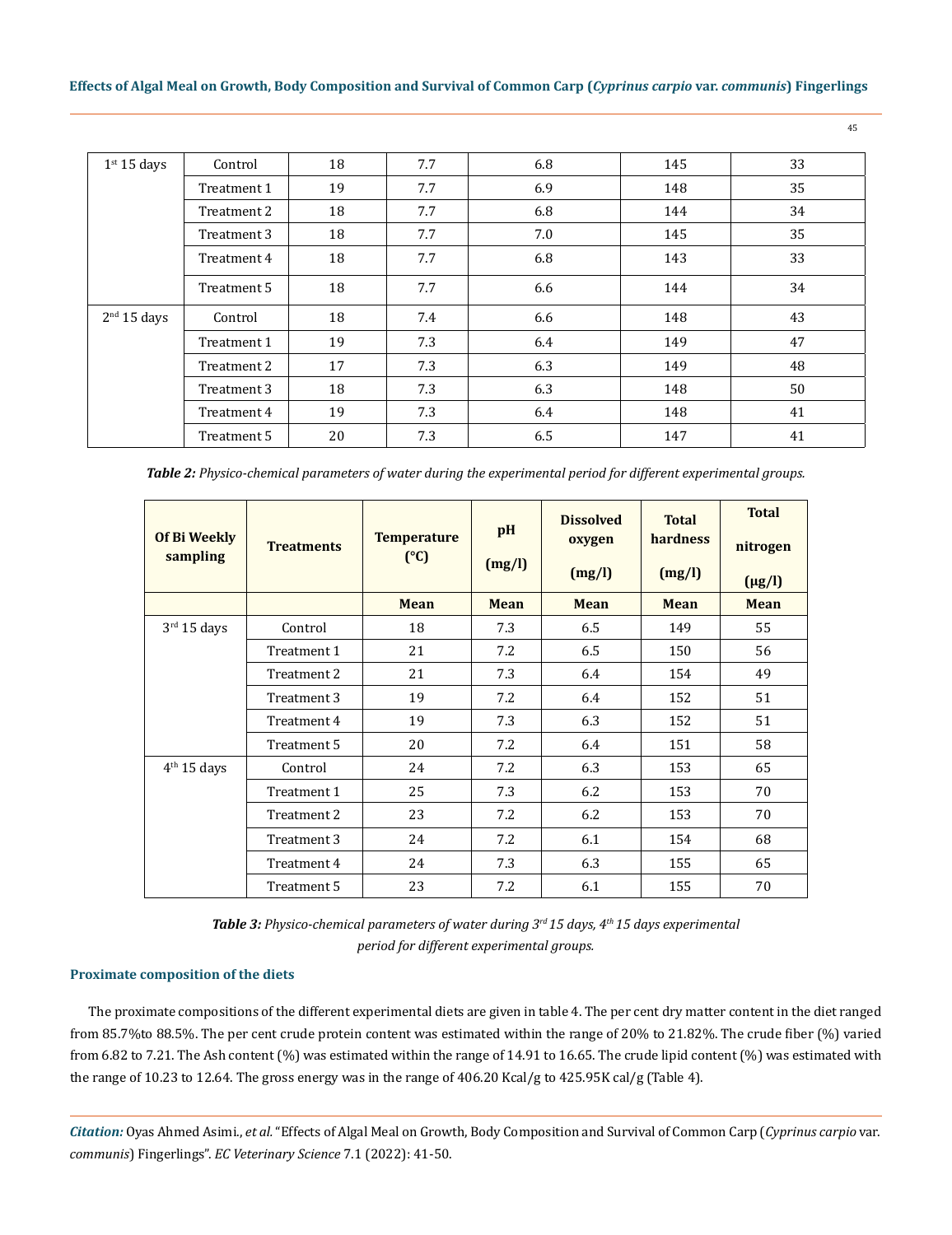| Chemical com-<br>position | Control<br>$(0\%)$ | <b>Treatment 1</b><br>$(10\%)$ | <b>Treatment 2</b><br>(20%) | <b>Treatment 3</b><br>$(30\%)$ | <b>Treatment</b><br>$4(40\%)$ | <b>Treatment</b><br>$5(50\%)$ |
|---------------------------|--------------------|--------------------------------|-----------------------------|--------------------------------|-------------------------------|-------------------------------|
| Dry matter $(\%)$         | 86.0               | 85.7                           | 88.2                        | 86.5                           | 87.5                          | 88.5                          |
| Crude protein<br>$(\% )$  | 21.82              | 21.42                          | 20.67                       | 20.00                          | 21.50                         | 21.09                         |
| Crude fibre (%)           | 6.82               | 7.03                           | 7.07                        | 7.21                           | 6.94                          | 6.99                          |
| Ash $(\%)$                | 14.91              | 15.79                          | 16.21                       | 16.65                          | 15.01                         | 15.10                         |
| Lipid $(\%)$              | 12.64              | 11.43                          | 10.82                       | 10.23                          | 11.20                         | 11.22                         |
| Gross energy<br>(Kcal/g)  | 425.95             | 412.57                         | 406.20                      | 409.53                         | 420.01                        | 422.21                        |

*Table 4: Proximate composition of the experimental diets (% dry matter (DM) basis) fed to common carp fingerlings during experimental period.*

## **Growth performance and body indices**

The growth performance and body indices of the experimental groups at the end of the 60 days of feeding trial are shown in table 5.

|                      | Algal meal substitution rate   |                                       |                              |                                      |                                |                                      |  |  |  |
|----------------------|--------------------------------|---------------------------------------|------------------------------|--------------------------------------|--------------------------------|--------------------------------------|--|--|--|
| <b>Parameters</b>    | Control (0%)                   | <b>Treatment T<sub>1</sub></b><br>10% | <b>Treatment T.</b><br>(20%) | Treatment T <sub>2</sub><br>$(30\%)$ | Treatment T.<br>$(40\%)$       | Treatment T <sub>r</sub><br>$(50\%)$ |  |  |  |
| Initial wt.          | $32.36 \pm 0.26$               | $33.06 \pm 0.24$                      | $33.06 \pm 0.15$             | $32.26 \pm 0.01$                     | $32.63 \pm 0.37$               | $32.63 \pm 0.41$                     |  |  |  |
| Final wt.            | $76.90 \pm 0.18$ <sup>a</sup>  | $87.13 \pm 0.06^b$                    | $87.13 \pm 0.09^{\circ}$     | $88.76 \pm 0.91$ <sup>b</sup>        | $108.86 \pm 0.08$ <sup>c</sup> | $90.96 \pm 0.05^{\circ}$             |  |  |  |
| Body wt. gain        | $44.54 \pm 0.31$ <sup>a</sup>  | $54.07 \pm 0.03^b$                    | $54.07 \pm 0.06^{\rm b}$     | $56.50 \pm 0.07$ <sup>b</sup>        | $76.23 \pm 0.04$ <sup>c</sup>  | $58.33 \pm 0.07$ <sup>b</sup>        |  |  |  |
| %Body weight<br>gain | $137.63 \pm 0.33$ <sup>a</sup> | $163.55 \pm 0.03^b$                   | $163.55 \pm 0.01^b$          | $175.13 \pm 0.02$ <sup>c</sup>       | $233.61 \pm 0.02$ <sup>d</sup> | $178.76 \pm 0.03^{\rm b}$            |  |  |  |
| $SGR$ (%/day)        | $1.30 \pm 0.63$ <sup>a</sup>   | $1.11 \pm 0.01^{\rm b}$               | $1.10 \pm 0.02^{\rm b}$      | $1.01 \pm 0.08$ <sup>c</sup>         | $1.41 \pm 0.07$ <sup>d</sup>   | $1.11 \pm 0.07^{\rm b}$              |  |  |  |
| <b>FCR</b>           | $2.28 \pm 0.58$ <sup>a</sup>   | $2.20 \pm 0.06^{\circ}$               | $2.23 \pm 0.23^{\circ}$      | $2.02 \pm 0.21^{\circ}$              | $1.99 \pm 0.01$ <sup>c</sup>   | $2.11 \pm 0.02$ <sup>d</sup>         |  |  |  |
| <b>PER</b>           | $1.16 \pm 0.29$ <sup>a</sup>   | $1.26 \pm 0.06^{\circ}$               | $1.29 \pm 0.06$ <sup>c</sup> | $1.41 \pm 0.05$ <sup>d</sup>         | $1.32 \pm 0.02$ <sup>c</sup>   | $1.33 \pm 0.05$ <sup>c</sup>         |  |  |  |
| SR (%)               | $100 \pm 00$                   | $100 \pm 00$                          | $100 \pm 00$                 | $100 \pm 00$                         | $100 \pm 00$                   | $100 \pm 00$                         |  |  |  |

*Table 5: Growth parameters of different experimental groups fed different experimental diets at the end of the experiment. Data were presented as mean ± SE (n = 3). Values within the same column having different* 

*superscripts are significantly different (P < 0.05).* 

*SGR-Specific growth rate, FCR-Feed conversion ratio, PER-Protein efficiency ratio.*

## **Body weight gain**

The initial body weight of all experimental groups did not differ significantly (Table 5). The growth performance (final body weight, weight gain, specific growth rate, feed conversion ratio and protein efficiency ratio) of Common carp fingerlings fed diets containing different levels of algal meal are shown in table 5. Highest weight gain was recorded in  $T_{4}$  group (76.23 ± 0, 04 gm) and the lowest weight gain was observed in the control group  $(44.54 \pm 0.31 \text{ gm})$ , which was significantly different  $(P < 0.05)$ .

*Citation:* Oyas Ahmed Asimi., *et al.* "Effects of Algal Meal on Growth, Body Composition and Survival of Common Carp (*Cyprinus carpio* var. *communis*) Fingerlings". *EC Veterinary Science* 7.1 (2022): 41-50.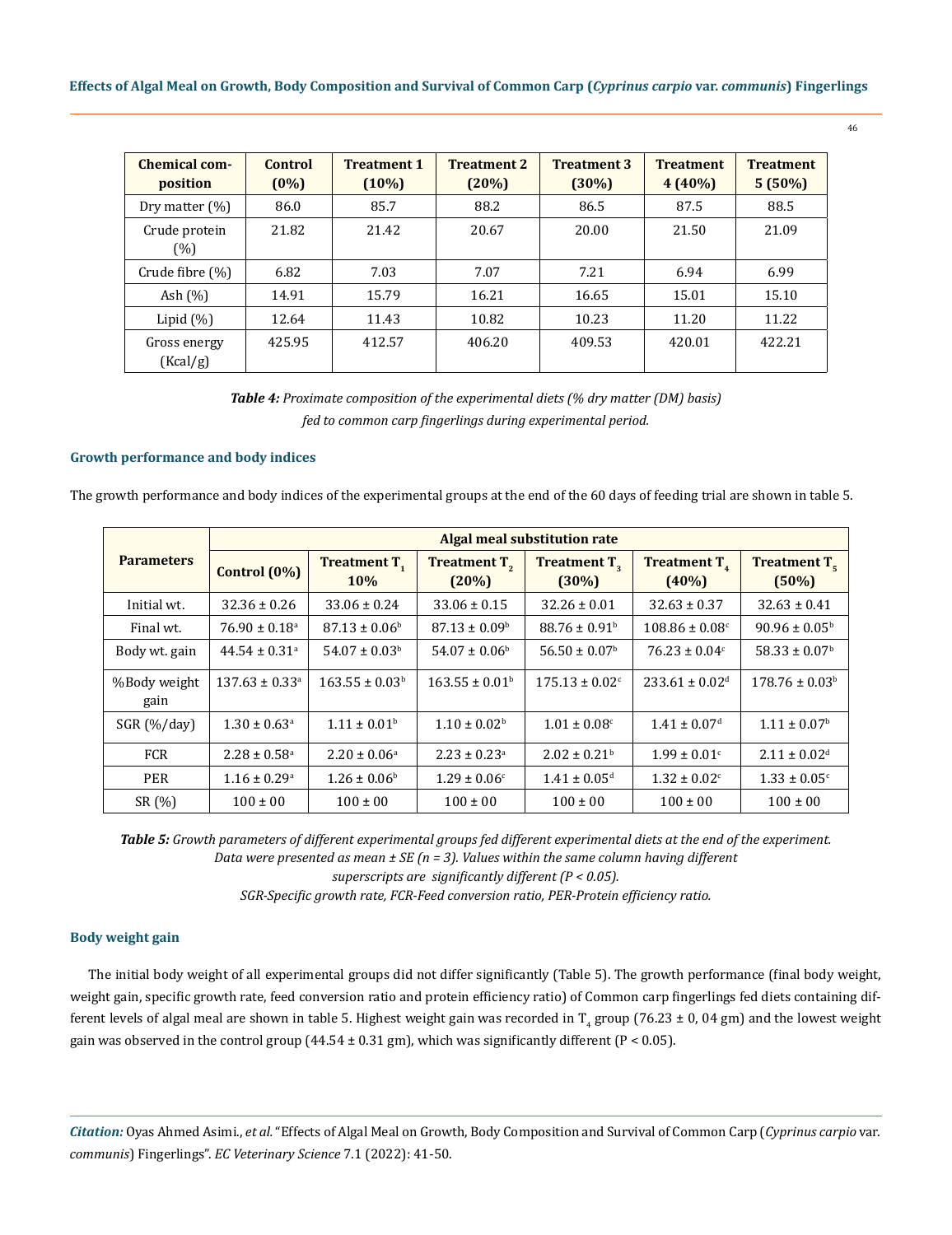#### **Specific growth rate (SGR)**

The mean of the Specific growth rate of the T<sub>4</sub> group (1.41 ± 0.07%/day) was significantly higher (P < 0.001) than the all other groups. The lowest Specific growth rate value was observed in the control group  $(1.30 \pm 0.63\%/day)$ , which was significantly different  $(P < 0.001)$ . The Specific Growth Rate of all the treatment groups were significantly (P < 0.05) different against the control group (Table 5, Figure 2).

### **Feed conversion ratio (FCR)**

The Feed Conversion Ratio of different experimental groups varied significantly (P < 0.001). The lowest Feed Conversion Ratio (1.99  $\pm$  0.01) was recorded in T<sub>4</sub> group. The highest Feed Conversion Ratio of (2.28  $\pm$  0.58) was recorded in the control group (C). Treatment group T<sub>3</sub> and T<sub>4</sub> are significantly different (P < 0.05) from control group (Table 5, Figure 3).

#### **Protein efficiency ratio (PER)**

Highest protein efficiency ratio value was found in group  $T<sub>2</sub> (1.41 \pm 0.05)$  which are significantly different (P < 0.001) than the control group (C). The lowest value was recorded in the control group (C)  $(1.16 \pm 0.29)$  which was significantly different (P < 0.05) to other experimental groups.

#### **Survival rate (SR)**

No mortality was observed during the experimental period of 8 weeks. Hundred per cent survival rates were observed in all the experimental groups and in the control group. There was no significant difference (P < 0.05) between treatment groups and control group.

The present study was conducted to replace fishmeal with algal meal up to certain maximum level. The results revealed that the algal meal has improved growth and survival of common carp and that the algal meal had a statistically significant impact on the growth performance of *Cyprinus Carpio*, with weight gain (WG), percentage weight gain (WG%) and specific growth rate (SGR) all increasing significantly (p < 0.05) at incorporation levels 10%, 20%, 30% and 40% (Table 5) algal meal in the diet compared to the control diet. Feed conversion ratio (FCR) showed the expected downward trend up to incorporation level of 40% (Figure 3). Moreover, the positive impact of algal meal on the growth indicators of Common Carp increased as the proportion of algal meal in the diet increased up to 40%. The fishes in the treatment group T<sub>4</sub> exhibited significantly higher growth performance indices than other treatment groups, i.e., C<sub>,</sub>T<sub>1</sub>, T<sub>2</sub>, T<sub>3</sub> and T<sub>5</sub> respectively. In the treatment group T<sub>4</sub> a regressive impact was seen in the growth parameters of fish with the graphs showing the characteristic bell shaped curve (Figure 1). These results showed that algal meal could be incorporated into common carp diets to replace fishmeal up to 40% level beyond which it showed declining trend in the growth performance instead. There is a whole body of literature confirming present hypothesis that algal replacement levels work best up to a certain optimum replacement levels. Also in the present study, no palatability problem was encountered with any of the treatment groups during the experiment. In general there is a great synergy and compatibility between the algal species as replacement and the target fish species.



*Figure 1: Weight gain percentage of Cyprinus carpio var. communis fingerlings fed with different experimental diets.*

*Citation:* Oyas Ahmed Asimi., *et al.* "Effects of Algal Meal on Growth, Body Composition and Survival of Common Carp (*Cyprinus carpio* var. *communis*) Fingerlings". *EC Veterinary Science* 7.1 (2022): 41-50.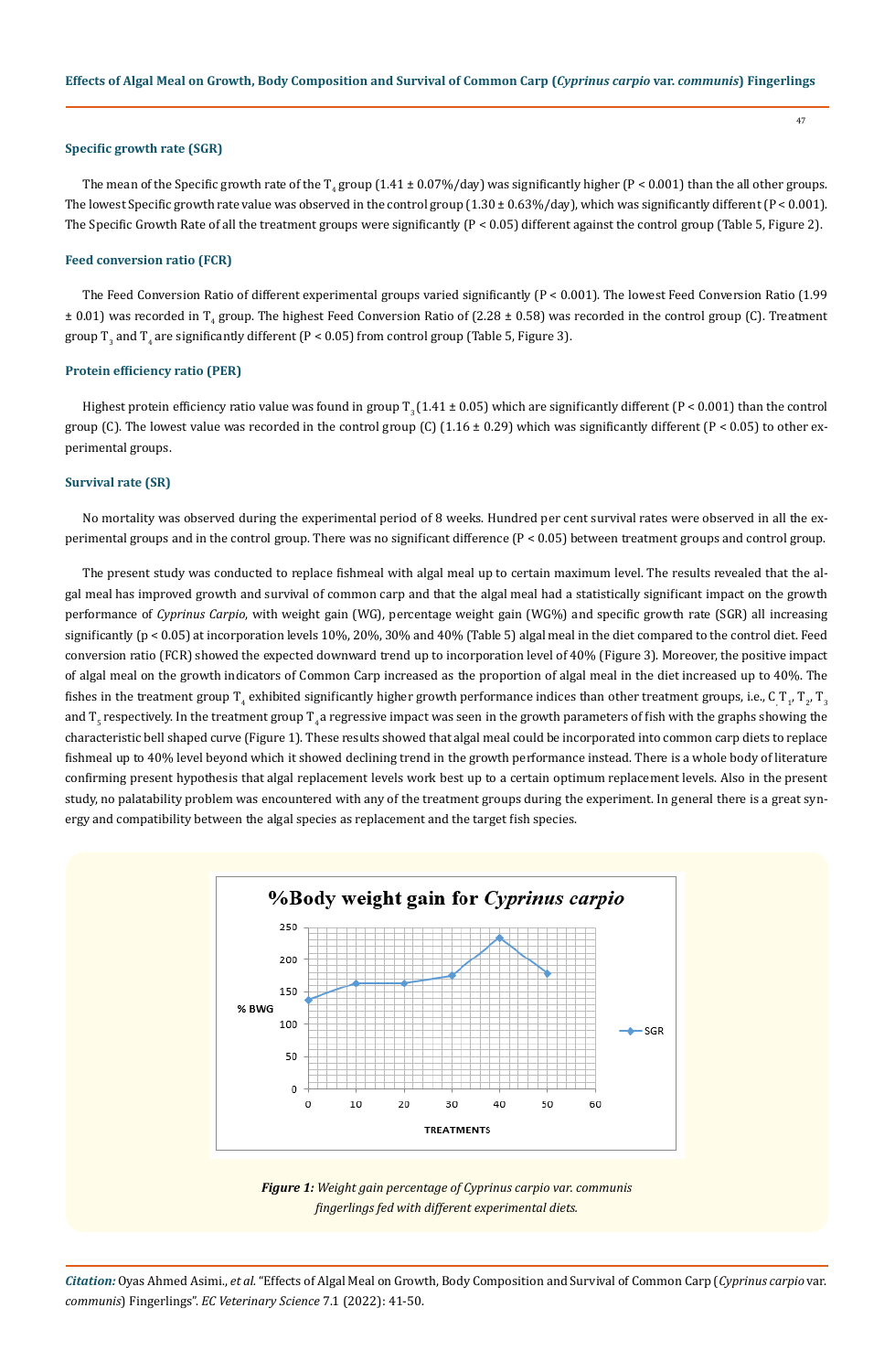The reason for the improvement in the growth parameters in the present study with the inclusion of algal meal in the diets of *Cyprinus Carpio* may be due to the high protein content of algae (Table 1) and as for the regressive effects seen beyond the optimum replacement proportions, could be due to the high Nitrogen-free extracts and its possible effects on the digestibility of protein and dry matter. These nitrogen free extracts have been widely studied for their deleterious effects by Xu., *et al*. (2011) [11].

All the water quality parameters were found to vary non-significantly and were within the acceptable ranges during the experimental period. Water temperature plays a significant role in metabolism and growth. *Cyprinus carpio* is a eurythermal fish and can thrive well at temperature range of 10 to 37.8°C. The water temperature varied from 16 to 25°C during the experimental period which is optimum for culture of common carp. As per Jhingran and Pullin (1985) [8] temperature ranging from 10 to 37.8˚C is tolerable by Indian Major Carps.

Body weight gain (BWG) and specific growth rate (SGR) is the basic fundamental parameters that have been analyzed in the present study. In the present study highest weight gain was recorded in the treatment group  $(T_4/76.23 \pm 0.04$  g (Table 5) and the lowest weight gain was observed in the control group  $44.54 \pm 0.31$  g (Table 5), which was significantly different (P < 0.05). The mean of the SGR of the treatment group fed with 40% algal meal 1.41 ± 0.07%/day (Figure 2 and Table 5) was significantly higher (p < 0.001) than the all other groups. The lowest SGR value was found in the control group  $(1.30 \pm 0.63\%/day)$ , which was significantly different ( $p < 0.001$ ). This is in agreement with the results of Wassef., *et al.* (2001) [10] who reported that striped mullet (*Mugil cephalus L*), fed with *Ulva* meal at 20% inclusion level showed significant weight gain and feed efficiency when *ulva* meal was included in the feed at different inclusion levels i.e., 10, 15, 20 and 25%. Similarly Badwy., *et al.* (2008) [3]investigated the replacement levels of fish meal with dried microalgae (*Chlorella* spp. and *Scenedesmus* spp) in Nile tilapia 0%, 10%, 25%, 50% and 75% inclusion levels. The results indicate that growth parameters *viz* body weight gain (BWG) and specific growth rate (SGR) were significant when substitution level increased up to 40%. Further confirming our proposition, EL-Tawil., *et al.* (2014) [5] evaluated the effects on growth performance, feed utilization and body composition for red tilapia (*Oreochromis sp.*) by the inclusion of green seaweeds (*Ulva sp.*) as a feed supplement in fish diet, he reported that final body weight, weight gain and specific growth rate (SGR) increased considerably with raising *Ulva* level in fish diet up to 15% when *ulva* meal was included in the fish feed at different inclusion levels i.e., 10, 15, 20 and 25%. The results of the above studies are in agreement with the present study which showed that both Body Weight Gain and Specific Growth Rate increased upon replacement of fishmeal by algal meal but only up to 40% inclusion level beyond which the benefits taper off as can be seen from table 5 and figure 1, figure 2.



*Figure 2: Specific Growth Rate of Cyprinus carpio fingerlings fed with different experimental diets.*

*Citation:* Oyas Ahmed Asimi., *et al.* "Effects of Algal Meal on Growth, Body Composition and Survival of Common Carp (*Cyprinus carpio* var. *communis*) Fingerlings". *EC Veterinary Science* 7.1 (2022): 41-50.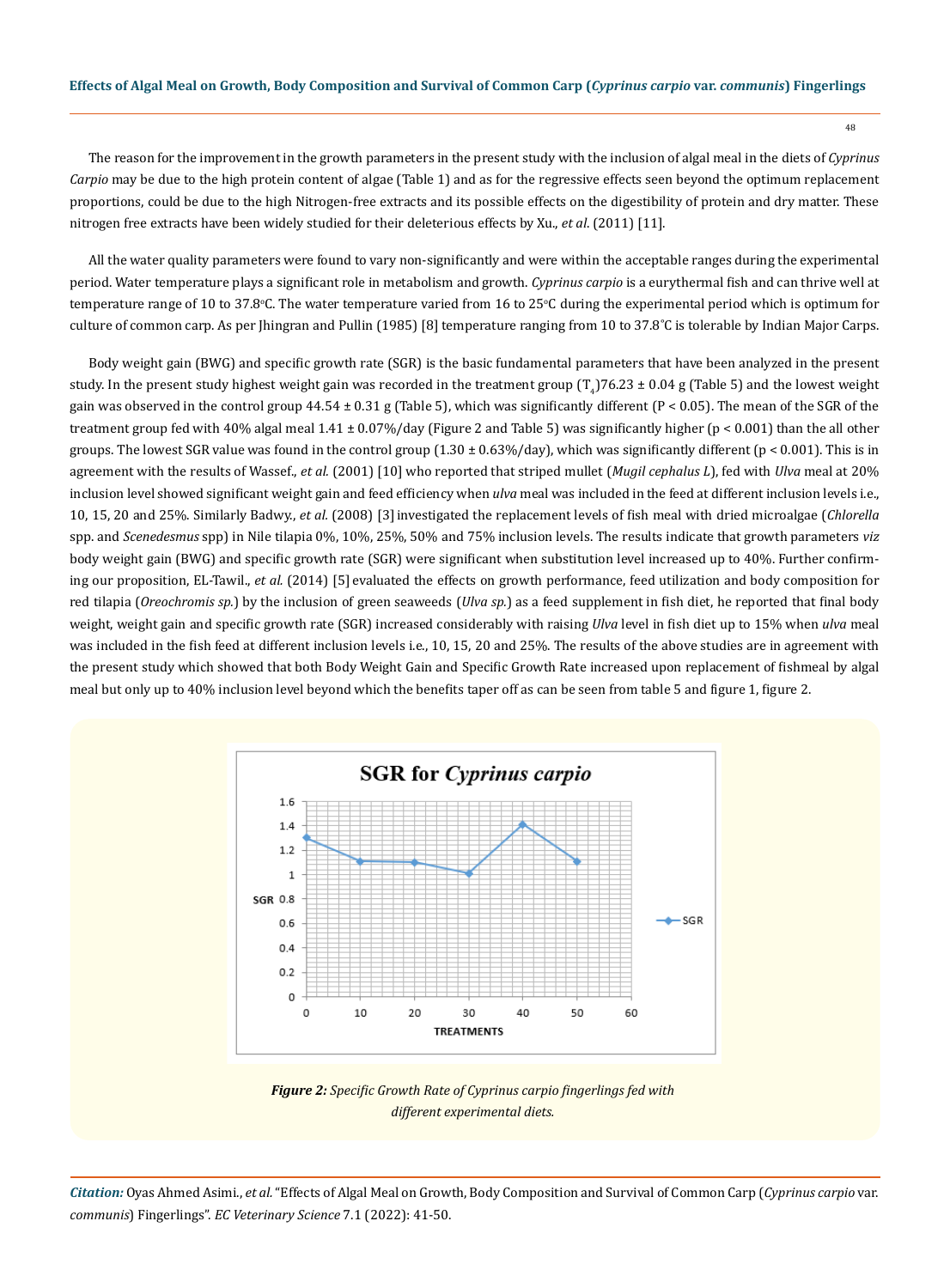49

Feed conversion ratio (FCR) is another important growth parameter widely studied by researchers. It defines the input (feed) per unit of output (body mass). In the present study the lowest FCR (1.99  $\pm$  0.01) was recorded in the treatment group  $T<sub>4</sub>$  (Table 5 and figure 3). The highest Feed conversion ratio (2.28 ± 0.58) was recorded in the control group. In line with our hypothesis, Guroy., *et al.* (2007) [7] studied the effects of Green macroalgae (*Ulva rigida*) and brown macroalgae (*Cystoseira barbata*) meals as a feed additive on growth performance, feed utilization and body composition of Nile tilapia, *Oreochromis niloticus* for a period of 12 weeks and reported that fish fed with the feed of 15% *Ulva* meal displayed the lowest feed conversion ratio (FCR) when supplemented with various levels of *Ulva* meal (5%, 10%, or 15%) or *Cystoseira* meal (5%, 10%, or 15%). Further Enyidi., *et al.* (2017) [6] studied the utilization of *Chlorella vulgaris*  as a protein source in the diets of African catfish (*Clarias gariepinus)* at 0%, 5%, 15% and 25% inclusion levels and reported that African catfish fed with 0% green algal meal showed highest Feed Conversion Ratio. The results of above studies are in agreement with the results of present study wherein Feed Conversion Ratio decreases to a certain optimum replacement concentration point (up to 40%) beyond which it increases as can be seen from table 5 and figure 3.



*Figure 3: Feed Conversion Ratio of Cyprinus carpio var. communis fingerlings fed with different experimental diets.*

Protein efficiency ratio (PER) defined as the ratio of weight gain to the food intake is another parameter analysed in the present study. Highest protein efficiency ratio value was found in the treatment group  $T_3$  1.41  $\pm$  0.05 (Table 5) which was significantly different (p < 0.001) from the control group. In slight deviation from our present results, Soler-Vila., *et al.* (2009) [9] studied the inclusion of red alga *Porphyra dioica* as a fish-feed ingredient for rainbow trout (*Oncorhynchus mykiss*) and reported that by adding *Porphyra dioica* meal at levels of 5, 10 and 15%, protein efficiency ratio (PER) was not influenced significantly by the addition of seaweed meal for any of the diets. But in the present study Protein efficiency ratio was affected by replacement of fish meal with algal meal with highest Protein Efficiency Ratio obtained for 30% replacement level as can be seen in table 5 and figure 4.



*Figure 4: Protein Efficiency Ratio of Cyprinus carpio var. communis fingerlings fed with different experimental diets.*